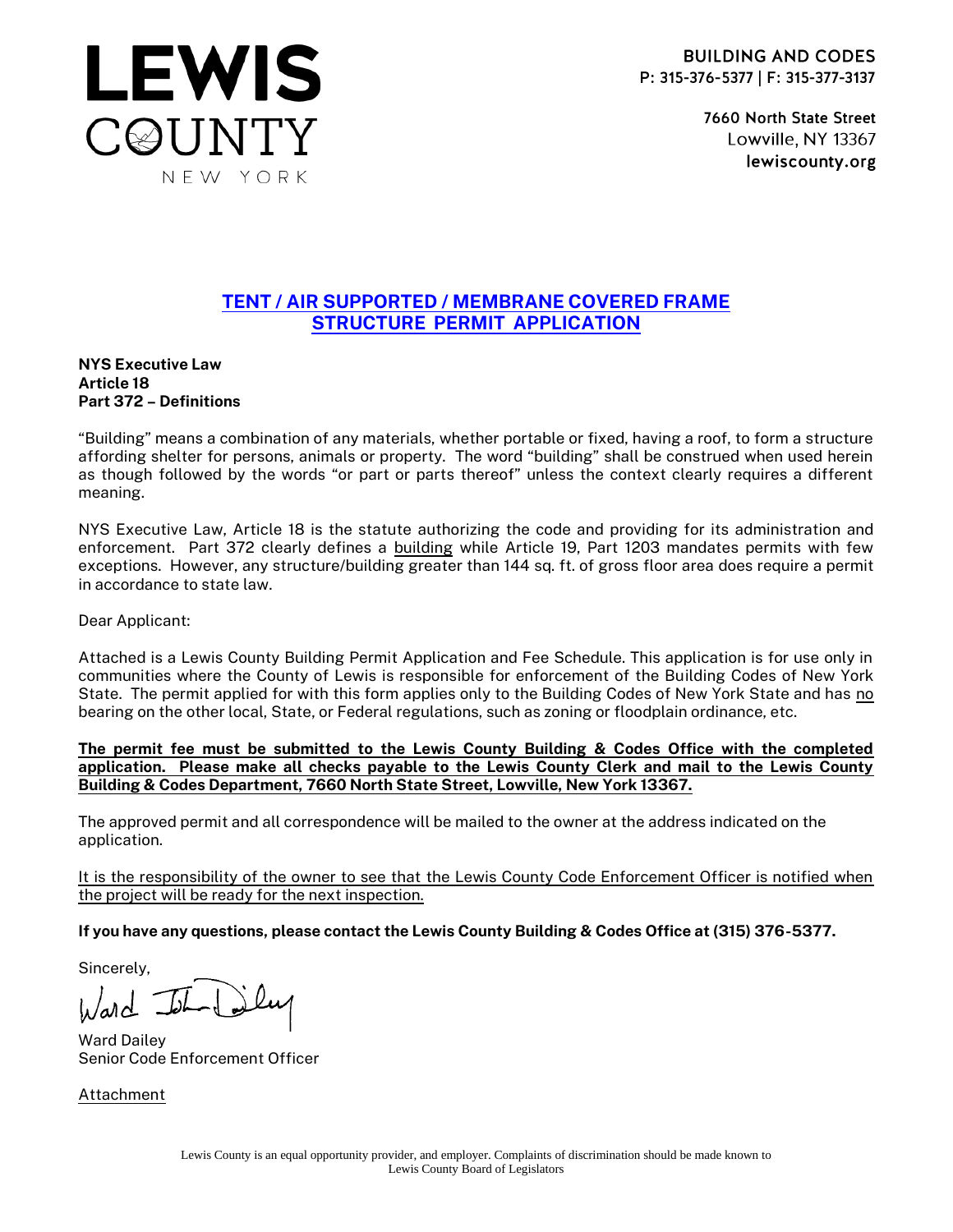#### LEWIS COUNTY BUILDING & CODES DEPARTMENT LEWIS COUNTY COURT HOUSE 7660 N. STATE ST. LOWVILLE, NEW YORK 13367 Phone: (315) 376-5377 Fax: (315) 377-3137

| Permit Number                                                                                                                                 |                                                                                            |  |
|-----------------------------------------------------------------------------------------------------------------------------------------------|--------------------------------------------------------------------------------------------|--|
| TENT / AIR SUPPORTED / MEMBRANE COVERED FRAME<br><b>STRUCTURE PERMIT</b>                                                                      |                                                                                            |  |
|                                                                                                                                               |                                                                                            |  |
|                                                                                                                                               |                                                                                            |  |
|                                                                                                                                               |                                                                                            |  |
|                                                                                                                                               |                                                                                            |  |
|                                                                                                                                               |                                                                                            |  |
|                                                                                                                                               |                                                                                            |  |
|                                                                                                                                               |                                                                                            |  |
|                                                                                                                                               |                                                                                            |  |
|                                                                                                                                               |                                                                                            |  |
|                                                                                                                                               | Value of Work (materials $&$ labor) - $\quad$                                              |  |
| <b>Proposed Activity</b>                                                                                                                      |                                                                                            |  |
| $\Box$ Tent<br>$\Box$ Air Supported $\Box$ Membrane Covered Frame $\Box$                                                                      | Permanent membrane covered frame (more than 180<br>Days in a year) larger than 144 sq. ft. |  |
|                                                                                                                                               |                                                                                            |  |
|                                                                                                                                               | the control of the control of the control of the control of the control of the control of  |  |
| Zoning approval: Yes $\Box$ No $\Box$ N/A $\Box$                                                                                              |                                                                                            |  |
| The owner/applicant/agent acknowledges that all work described within the scope of this application will be in accordance to                  |                                                                                            |  |
| chapter 24 & 31 of the Fire Code of New York State.                                                                                           |                                                                                            |  |
|                                                                                                                                               | Date                                                                                       |  |
| I, the undersigned, Code Enforcement Officer of the County of Lewis, hereby (approve) (deny) the within<br>application for a building permit. |                                                                                            |  |

Date Code Enforcement Officer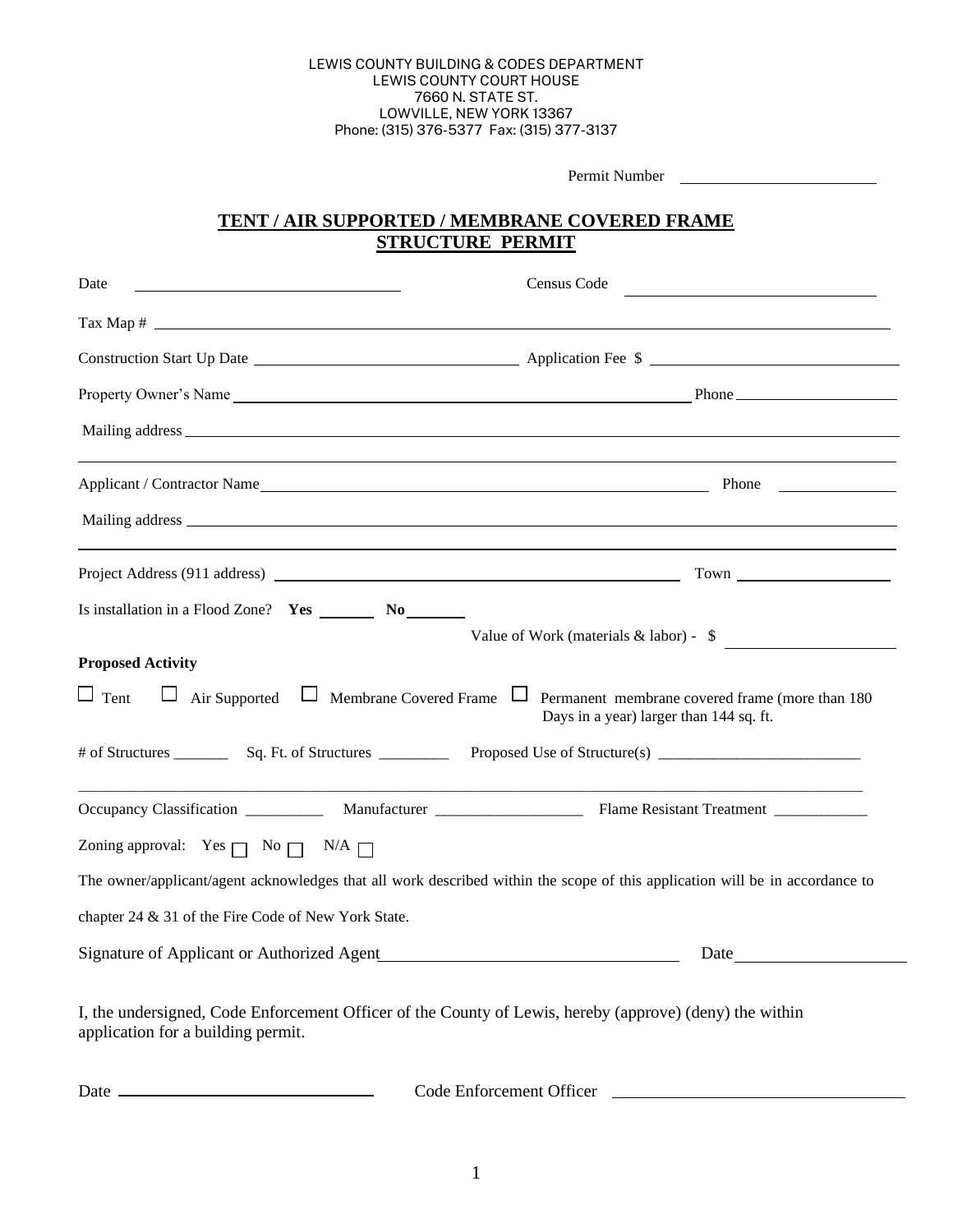### Residential Fee Schedule

| If the total square foot of your structure falls within a bracket, that bracket shall be used to determine<br>the total fee.               |                                                         | <b>For Brackets A-D</b><br>\$35.00 base -<br><b>Plus Bracket</b> |
|--------------------------------------------------------------------------------------------------------------------------------------------|---------------------------------------------------------|------------------------------------------------------------------|
| One or two family dwellings, camps, additions, decks, mobile & modular homes<br>and residential garages and residential storage buildings. |                                                         |                                                                  |
| Bracket (A) over 144 to 2000 sq. ft. = $10¢$ per sq. ft.                                                                                   | Bracket (B) over 2001 to 3500 sq. ft. = 15¢ per sq. ft. |                                                                  |
| Bracket (C) over 3501 to 4500 sq. ft. = 20¢ per sq. ft.                                                                                    | Bracket (D) over 4500 sq. ft. = 30¢ per sq. ft.         |                                                                  |
| Bracket (E) Residential garages, residential additions, storage buildings, decks, and porches up to 144 sq. ft. \$25.00                    |                                                         |                                                                  |
|                                                                                                                                            |                                                         |                                                                  |
| <b>Residential Alterations</b>                                                                                                             |                                                         |                                                                  |
| Up to \$5,000<br>For each \$3,000 over the first \$5,000                                                                                   | \$40.00<br>\$5.00                                       |                                                                  |
| Non-Residential buildings, structures, additions up to \$100,000 in value:                                                                 | \$150.00 base fee + 12¢ per sq. ft.                     |                                                                  |
| Non-Residential buildings, structures, additions over \$100,000 in value:<br><b>Non-Residential Alterations:</b>                           | \$300.00 base fee + 12¢ per sq. ft.                     |                                                                  |
| Up to \$5,000<br>For each \$3,000 over the first \$5,000                                                                                   |                                                         | \$50.00<br>\$5.00                                                |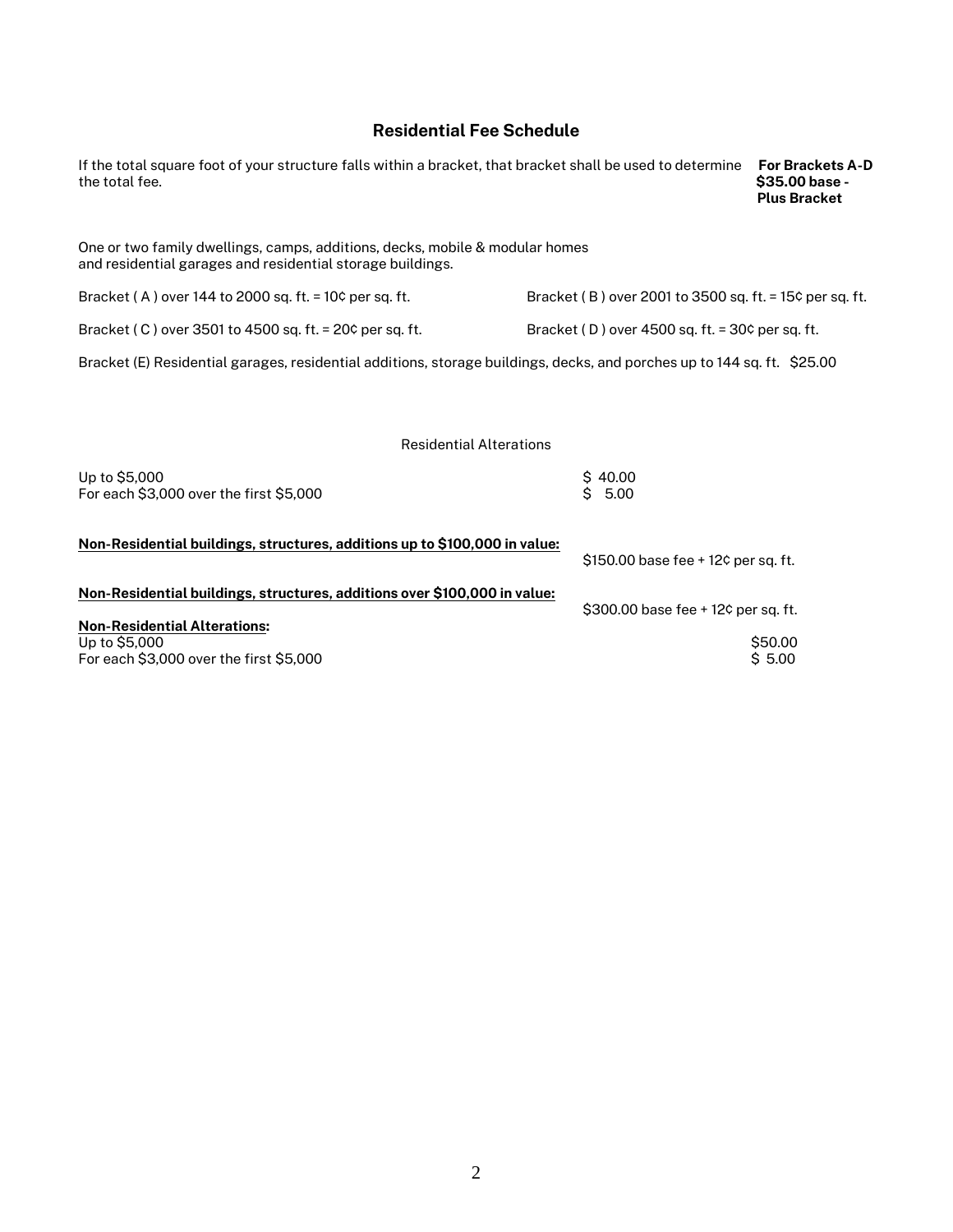# Code Information Checklist: Tents – Uses and Prohibitions

Tents come in various sizes and shapes and are used for a variety of purposes. This information sheet is provided to assist tent users or property owners with the requirements set forth by the New York State Building and Fire Codes. The New York State Building and Fire Code applies to tents greater than 200 square feet in size (except cooking tents) used for private or commercial purposes such as for weddings, event registrations, funerals, temporary shelter and similar uses. Permits for tents are valid for no more than 180 days.

#### §F2403 TEMPORARY TENTS, CANOPIES AND MEMBRANE STRUCTURES

§F2403.1 General. All temporary tents, canopies and membrane structures shall comply with this section.

§F2403. 2 Approval required. Tents and membrane structures having an area in excess of 200 square feet (19 m<sup>2</sup>) and canopies in excess of 400 square feet (37 m<sup>2</sup>) shall not be erected, operated or maintained for any purpose without first obtaining a permit and approval from the code enforcement official.

§F2403. 4 Use period. Temporary tents, air-supported, air-inflated or tensioned membrane structures and canopies shall be used for a period of not more than 180 days within a 12 month period on a single premise.

§F2403.7. 2 Location. Tents, canopies or membrane structures shall not be located within 20 feet (6096 mm) of lot lines, buildings, other tents, canopies or membrane structures, parked vehicles or internal combustion engines. For the purpose of determining required distances, support ropes and guy wires shall be considered as part of the temporary membrane structure, tent or canopy.

§F2403.7. 5 Fire break. An unobstructed fire break passageway or fire road not less than 12 feet (3658 mm) wide and free from guy ropes or other obstructions shall be maintained on all sides of all tents, canopies and membrane structures unless otherwise approved by the code enforcement official.

§F2403.8 Anchorage required. Tents, canopies or membrane structures and their appurtenances shall be adequately roped, braced and anchored to withstand the elements of weather and prevent against collapsing. Documentation of structural stability shall be furnished to the codes enforcement official on request.

§F2403.11. 3 Exit openings from tents. Exit openings from tents shall remain open unless covered by a flame-resistant curtain. The curtain shall comply with the following requirements:

- 1. Curtains shall be free sliding on a metal support. The support shall be a minimum of 80 inches (2032 mm) above the floor level at the exit. The curtains shall be so arranged that, when open, no part of the curtain obstructs the exit.
- 2. Curtains shall be of a color, or colors, that contrast with the color of the tent.